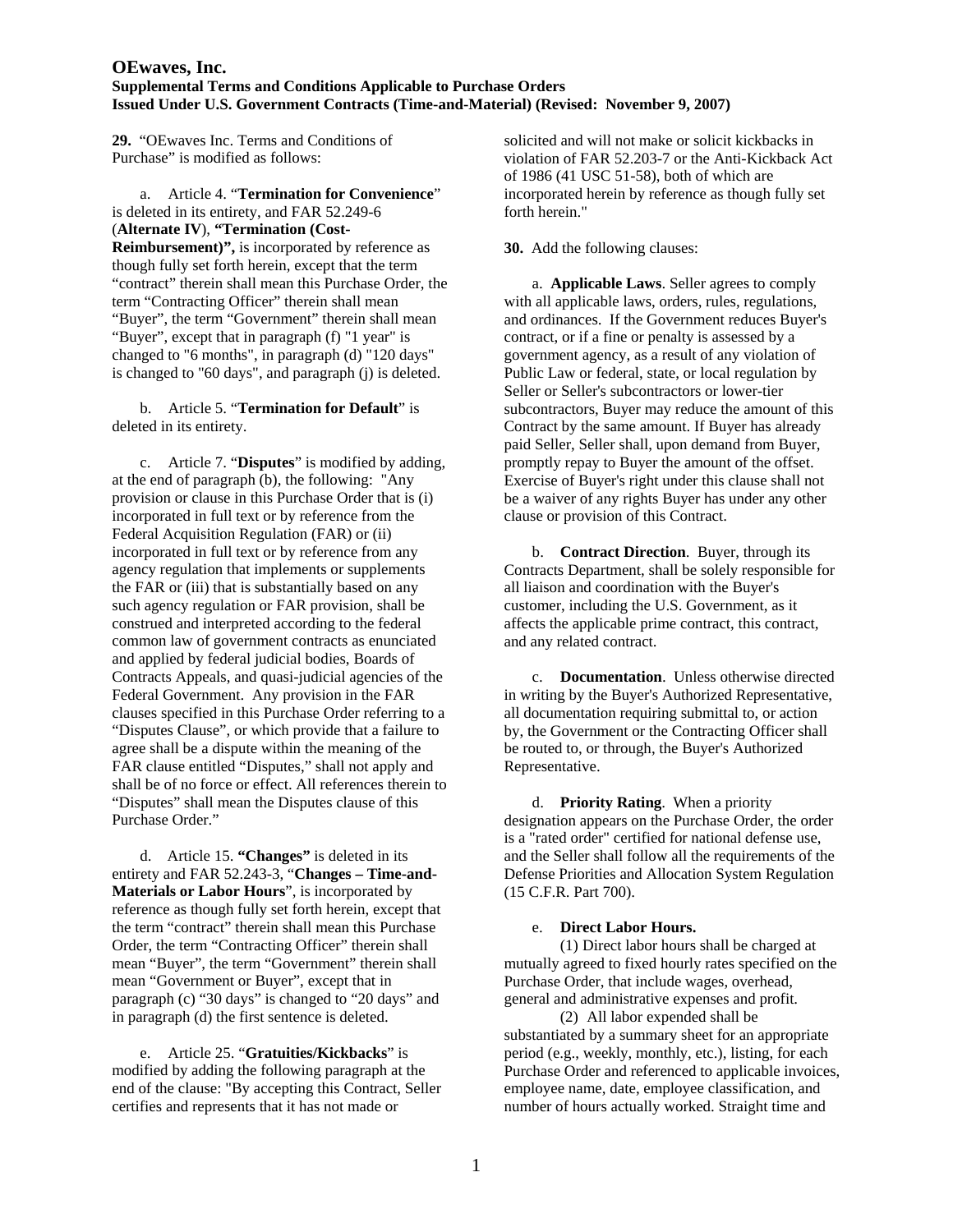overtime hours shall be segregated. This summary sheet shall be supported by individual time sheets for each day that was worked, and by payroll records. The latter need not be submitted with Seller's invoices, but shall be made available for audit upon request.

 (3) The hourly rates shall be paid for all labor performed on the Purchase Order that meets the labor qualifications specified in the Purchase Order. Labor hours incurred to perform tasks for which labor qualifications were specified in the contract will not be paid to the extent the work is performed by employees that do not meet the qualifications specified in the contract, unless specifically authorized by the Buyer.

 (4) Seller shall obtain the prior written approval of Buyer for any work to be performed which would require payment by Buyer of an overtime or premium rate (unless the Purchase Order otherwise specifies those conditions for which notification, instead of prior written approval, is acceptable); and overtime rates shall be approved in advance by Buyer.

 (5) The time for each individual for which labor hours are to be accumulated under this Purchase Order shall be recorded to the nearest onetenth hour.

 (6) When computing hourly payments, fractional parts of an hour shall be payable on a prorated basis, rounded off to the nearest tenth of an hour.

### f. **Materials and Other Direct Costs**

(1) Materials and other direct costs, including incidental services for which there is not a labor category specified in the contract, shall be charged at cost, including, if appropriate, handling costs as part of such costs. When included as part of material costs, material handling costs shall include only costs clearly excluded from the labor-hour rate. Material handling costs may include all appropriate indirect costs allocated to direct materials in accordance with Seller's usual accounting procedures, consistent with FAR Part 31.

 (2) For commercial item time-and-material contracts, if the Seller furnishes materials that meet the definition of a commercial item at FAR 2.101, the price to be paid for such materials shall be the Seller's established catalog or market price, adjusted to reflect the quantities being acquired and any modifications necessary because of contract requirements.

 (3) All material purchased shall be submitted on a summary sheet listing the supplier, description of material, date purchased, quantity,

price, and taxes. This summary sheet shall be supported by invoices from all suppliers. The supplier invoices need not be submitted with Seller's invoices, but shall be made available for audit upon request.

 (4) In the event of transfer of material from the Seller's stock, the transfer shall be itemized on the summary sheet and shall be at the Seller's acquisition cost, unless Paragraph f.(2) above applies.

 g. **Rentals.** Equipment rentals such as cranes, backhoes, scaffolding, etc., when required in the performance of the applicable Purchase Order and not the type of equipment normally owned by Supplier, are considered as a direct charge to the Purchase Order. These charges shall be substantiated by invoices from the rental company, included on the summary sheets, and invoices shall be made available for audit upon request by Buyer.

### h. **Sub-tier Contracts.**

 (1) In the event Seller is required to enter into sub-tier contracts in the performance of the applicable Purchase Order, every practical effort shall be made by the Seller to obtain competitive bids from qualified sources.

 (2) Copies of sub-tier contractor bids and cost data shall be made available for audit by Buyer upon request.

 (3) Reimbursable costs in connection with sub-tier contracts shall be limited to the amounts actually paid by Seller and shall not include any costs arising from the letting, administration or supervision of performance of sub-tier contracts, which costs are included in the hourly rate or rates payable under Article 30.e., Direct Labor Hours, above.

### i. **Limitation of Funds.**

 (1) The funds allotted to and available for payment to Seller under this Purchase Order, and the limit of Buyer's obligation hereunder unless such funding is increased, shall be as specified by the applicable Purchase Order.

 (2) Buyer shall not be obligated to reimburse Seller for costs incurred (including amounts payable with respect to sub-tier contractors and termination settlement costs) in excess of the total funds from time to time allotted to the applicable Purchase Order.

 (3) Seller agrees to perform or have performed work on the applicable Purchase Order up to the limit of the Funding. Seller shall not be obligated to continue performance of work beyond such point.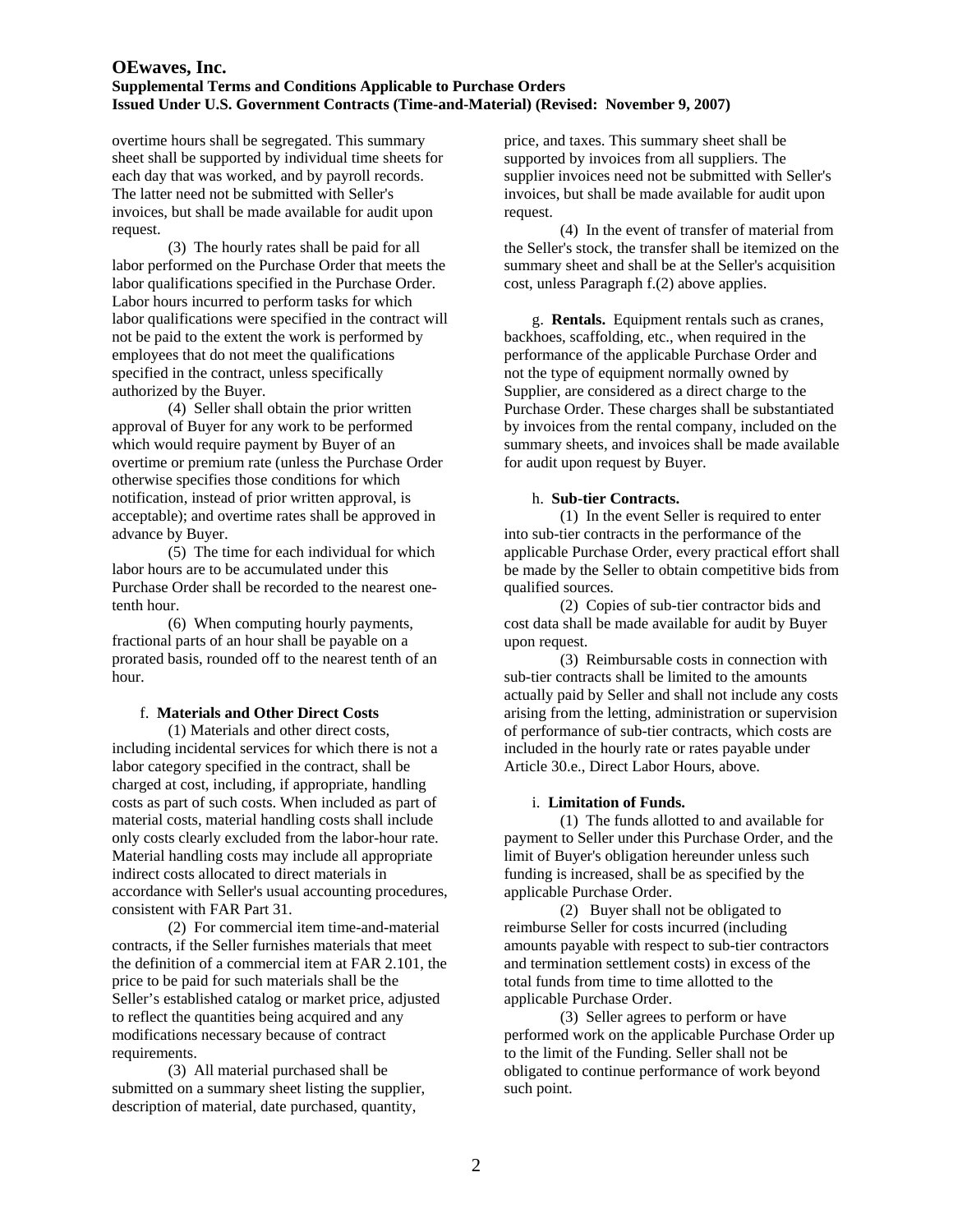(4) If, at any time, Seller has reason to believe that the total cost to Buyer for the performance of the applicable Contract will be substantially greater, or less, than the estimated cost set forth in the Contract, Seller shall notify Buyer in writing to that effect, giving its revised estimate of such total cost, together with an appropriate breakdown of such estimate and a statement setting forth the reasons for such anticipated increase or decrease in cost.

 (5) Seller shall notify Buyer in writing when, within the next sixty (60) days, the work will reach a point at which the total amount paid and payable by Buyer will approximate seventy-five percent (75%) of the total funds then allotted to the applicable Purchase Order. The notice shall state the estimated date when such point will be reached, the estimated date the funds then allotted to the Purchase Order will be totally exhausted, and the estimated amount of additional funds (in monthly increments) over the funds allocated to the Purchase Order which will be required to continue the performance of the work under the Purchase Order for such period as may be either specified or otherwise agreed to by the parties. If, after such notification, additional funds are not allotted by the date estimated for the exhaustion of funds in such notification, Buyer will, upon written request of Seller and pursuant to the Termination Article, terminate the Purchase Order on such date, or on a date to be specified in such request, on which Seller, in the exercise of its reasonable judgment, estimates that it will have discharged its obligation to perform hereunder in accordance with Paragraph i.(3), above.

 (6) Buyer may, at any time prior to termination, allot additional funds to the applicable Purchase Order, and with the consent of Seller, after notice of termination, rescind such termination in whole or in part and allot additional funds to the Purchase Order.

 (7) Change Notices issued pursuant to the Changes Article, or by mutual agreement of the parties, and revisions to the effort required to be performed under the applicable Purchase Order shall not be considered authorization to Seller to exceed the funds allotted to the Purchase Order in the absence of a statement in the Purchase Order Change Notice, or other contractual modification, increasing the amount of funds allotted.

j. **Accounting System.** Seller's accounting system shall be acceptable to and approved by Buyer for accruing costs under a T&M and/or Labor Hour Contract.

 k. **Withholds.** Unless otherwise specified by the Purchase Order, five percent (5%) of the amount due for labor hours (see Article 30.e. herein), as shown on each invoice, shall be withheld by Buyer from each invoice; except that the total amount withheld shall not exceed fifty thousand dollars (\$50,000). The amount withheld shall be retained until all Purchase Order closure requirements of Buyer have been satisfied.

### l. **Invoicing.**

 (1) Buyer shall make payments to Seller when requested as work progresses, but not more often than monthly, in amounts approved by Buyer upon submittal by Seller to Buyer of a proper invoice, in such form and reasonable detail as Buyer may require, and supported by a statement of the claimed amounts for performing such Purchase Order. Such payment shall be made promptly, except as otherwise provided in the Purchase Order, subject to the Audit paragraph below.

 (2) The original and two (2) copies of each invoice showing the total price, the amount of the five percent reduction (5% withhold) of the total price (not to exceed \$50,000 cumulative in accordance with FAR 52.232-7), and the balance due shall be submitted to Buyer for approval. The invoice shall bear the following certification and shall be certified by an officer or other responsible official of Seller authorized by it to certify such statements:

"I certify that the above statement has been prepared from the books and records of the above named Seller in accordance with the Purchase Order and to the best of my knowledge and belief, is correct, and that all the costs are allocable and properly chargeable to the Purchase Order."

 (3) The last invoice must clearly state on its face that it is the final invoice (i.e., marked "Final Invoice," "Completion Invoice," etc.) and shall include all prior withhold amounts. The invoice must contain or be accompanied by written certification that the effort is complete and that all invoices have been submitted for payment. Seller shall provide the number of the last invoice submitted and, if applicable, the numbers of unpaid invoices and the amounts unpaid.

 m. **Audits.** At any time or times before final payment, Buyer or the Contracting Officer may have Seller's invoices and statements of cost audited. Any payment may be (1) reduced by amounts found by Buyer or the Contracting Officer not to be properly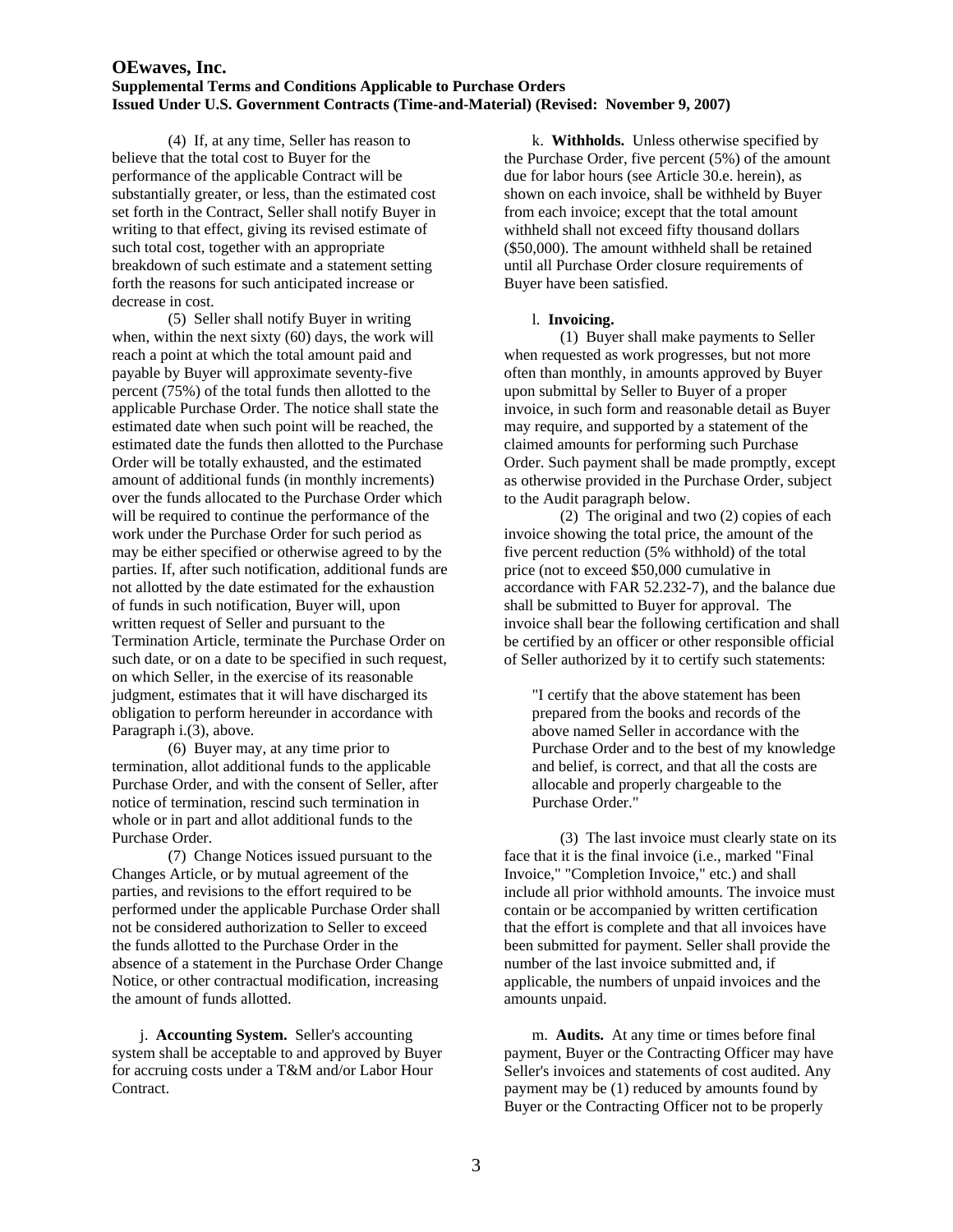payable or (2) adjusted for prior overpayments or underpayments.

#### n. **Closure Requirements.**

 (1) Seller shall execute and deliver at the time of and as a condition precedent to final payment (i) an assignment to Buyer of rebates, refunds, credits or other amounts properly allocable to costs for which Seller has been reimbursed under the applicable Purchase Order and (ii) an appropriate release discharging Buyer and the U.S. Government from liabilities, obligations, and claims arising out of or under the Purchase Order.

 (2) Seller shall, prior to final payment, (i) comply with the provisions of the Patent Rights clause and the Royalty Reporting clause, unless such clauses do not apply to the Contract, (ii) submit a final invoice as specified under Article 30.l., Invoicing, above, (iii) submit a letter setting forth the manner in which Seller complies with Security Requirements (if applicable), and (iv) submit an Inventory Schedule, as applicable.

**31. Certifications and Representations**. This clause contains certifications and representations that are material representations of fact upon which Buyer will rely in making awards to Seller. By submitting its written offer, or providing oral offers/quotations at the request of Buyer, or accepting any Purchase Order, including verbal orders from a Buyer Authorized Representative, Seller represents and certifies as set forth below in this clause. Seller shall immediately notify Buyer of any change of status with regard to these certifications.

 a. **52.222-21 Certification of Nonsegregated Facilities**. (Applicable to purchase orders that include the Equal Opportunity clause at FAR 52.222-26) (i) "Segregated facilities" as used in this provision means any waiting rooms, work areas, rest rooms and wash rooms, restaurants and other eating areas, time clocks, locker rooms and other storage or dressing areas, parking lots, drinking fountains, recreation or entertainment areas, transportation, and housing facilities provided for employees, that are segregated by explicit directive or are in fact segregated on the basis of race, color, religion, or national origin because of written or oral policies or employee custom. The term does not include separate or single-user rest rooms or necessary dressing or sleeping areas provided to assure privacy between the sexes. (ii) Seller certifies that it does not and will not maintain or provide for its employees any segregated facilities at any of its establishments, and that it does not and will not permit its employees to perform their

services at any location under its control where segregated facilities are maintained. Seller agrees that a breach of this certification is a violation of the Equal Opportunity clause in the contract. (iii) Seller further agrees that (except where it has obtained identical certifications from proposed lower-tier subcontractors for specific time periods) Seller will: (a) obtain identical certifications from proposed lower-tier subcontractors before the award of subcontracts under which the subcontractor will be subject to the Equal Opportunity clause; (b) retain these certifications in its files; and (c) forward the following notice to its proposed lower-tier subcontractors (except if those subcontractors have submitted identical certifications for specific time periods): **NOTICE TO PROSPECTIVE SUBCONTRACTORS OF REQUIREMENT FOR CERTIFICATIONS OF** 

**NONSEGREGATED FACILITIES.** A certification of Non-segregated Facilities must be submitted before the award of a lower-tier subcontract subject to the Equal Opportunity clause. The certification may be submitted either for each subcontractor or for all subcontracts during a period (i.e., quarterly, semiannually, or annually).

NOTE: The penalty for making false statements in offers is prescribed in 18 U.S.C. 1001.

### b. **52.222-22 Previous Contracts and**

**Compliance Reports**. Seller represents that, if Seller has participated in a previous contract or subcontract subject either to the Equal Opportunity clause (FAR 52.222-26) of this solicitation, the clause originally contained in Section 310 of Executive Order No. 10925, or the clause contained in Section 201 of Executive Order No. 11114, that Seller has (i) filed all required compliance reports and (ii) that representations indicating submission of required compliance reports, signed by proposed subcontractors, will be obtained before subcontract awards.

 c. **52.222-25 Affirmative Action Compliance**. (Applicable if (i) Seller has 50 or more employees, (ii) is not exempt from the Equal Opportunity clause (FAR 52.222-26) and (iii) government contracts that exceed \$50,000.) Seller represents: (i) [\_\_\_] that it has developed and has on file/[\_\_\_] not developed and does not have on file, at each establishment, affirmative action programs required by the rules and regulations of the Secretary of Labor (41 CFR 60-1 and  $60-2$ ), or (ii) it  $[\_\_\]$  has not previously had contracts subject to the affirmative action programs requirement of the rules and regulations of the Secretary of Labor and that in the event such program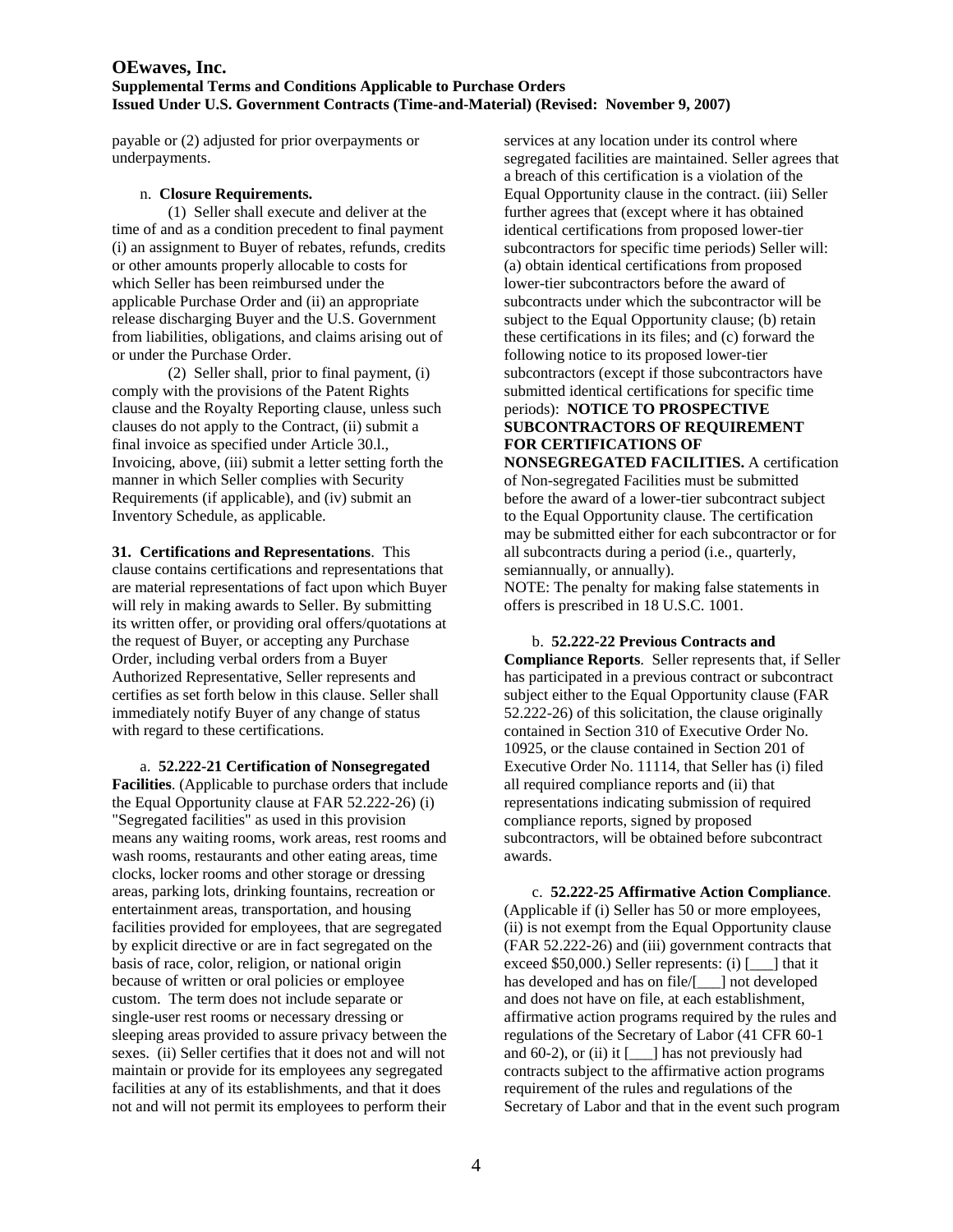does not presently exist Seller will develop and place in operation a written Affirmative Action Compliance Program within 120 days from the award of this Contract. (iv) Seller shall include this clause in any lower-tier order that is not exempt from the requirements of the Equal Opportunity clause (FAR 52.222-26).

### c. **52.203-11 Certification and Disclosure Regarding Payments to Influence Certain Federal Transactions** (Applicable to solicitations/ Contracts/purchase orders that exceed \$100,000).

 a. The definitions, prohibitions and exceptions contained in the clause at FAR 52.203-12, Limitation on Payments to Influence Certain Federal Transactions, included in this solicitation or Purchase Order are hereby incorporated by reference in this certification.

 b. Seller, by signing his or her offer or by acceptance of this Purchase Order, hereby certifies to the best of his or her knowledge and belief that on or after December 23, 1989,

 (a) No Federal appropriated funds have been paid or will be paid to any person for influencing or attempting to influence an officer or employee of any agency, a Member of Congress, an officer or employee of Congress, or an employee of a Member of Congress on his or her behalf in connection with the awarding of any Federal contract, the making of any Federal grant, the making of any Federal loan, the entering into of any cooperative agreement, and the extension, continuation, renewal, amendment or modification of any Federal contract, grant, loan, or cooperative agreement.

 (b) If any funds other than Federal appropriated funds (including profit or fee received under a covered Federal transaction) have been paid, or will be paid, to any person, for influencing or attempting to influence an officer or employee of any agency, a Member of Congress, an officer or employee of Congress, or an employee of a Member of Congress on his or her behalf in connection with this solicitation or Purchase Order, Seller shall complete and submit, with its offer, OMB standard from LLL, Disclosure of Lobbying Activities, to Buyer; and,

 (c) He or she will include the language of this certification in all lower tier subcontracts awards at any tier and require that all recipients of

subcontract awards in excess of \$100,000 shall certify and disclose accordingly.

**d. FAR 52.209-5 Certification Regarding Debarment, Suspension, Proposed Debarment, And Other Responsibility Matters.** (Applicable to solicitations/Contracts/purchase orders in excess of \$100,000).

 $(a)(1)$  The Seller certifies, to the best of its knowledge and belief, that --

(i) The Seller and/or any of its Principals –

(A) Are  $\lceil \quad \rceil$  are not  $\lceil \quad \rceil$  presently debarred, suspended, proposed for debarment, or declared ineligible for the award of contracts by any Federal agency;

(B) Have  $\lceil \quad \rceil$  have not  $\lceil \quad \rceil$ , within a three-year period preceding this offer, been convicted of or had a civil judgment rendered against them for: commission of fraud or a criminal offense in connection with obtaining, attempting to obtain, or performing a public (Federal, state, or local) contract or subcontract; violation of Federal or state antitrust statutes relating to the submission of offers; or commission of embezzlement, theft, forgery, bribery, falsification or destruction of records, making false statements, tax evasion, or receiving stolen property; and

 $(C)$  Are  $\left[\_\_\right]$  are not  $\left[\_\_\right]$  presently indicted for, or otherwise criminally or civilly charged by a governmental entity with, commission of any of the offenses enumerated in paragraph  $(a)(1)(i)(B)$  of this provision.

(ii) The Seller has [\_\_] has not [\_\_], within a three-year period preceding this offer, had one or more contracts terminated for default by any Federal agency.

(2) "Principals," for the purposes of this certification, means officers; directors; owners; partners; and, persons having primary management or supervisory responsibilities within a business entity (e.g., general manager; plant manager; head of a subsidiary, division, or business segment, and similar positions).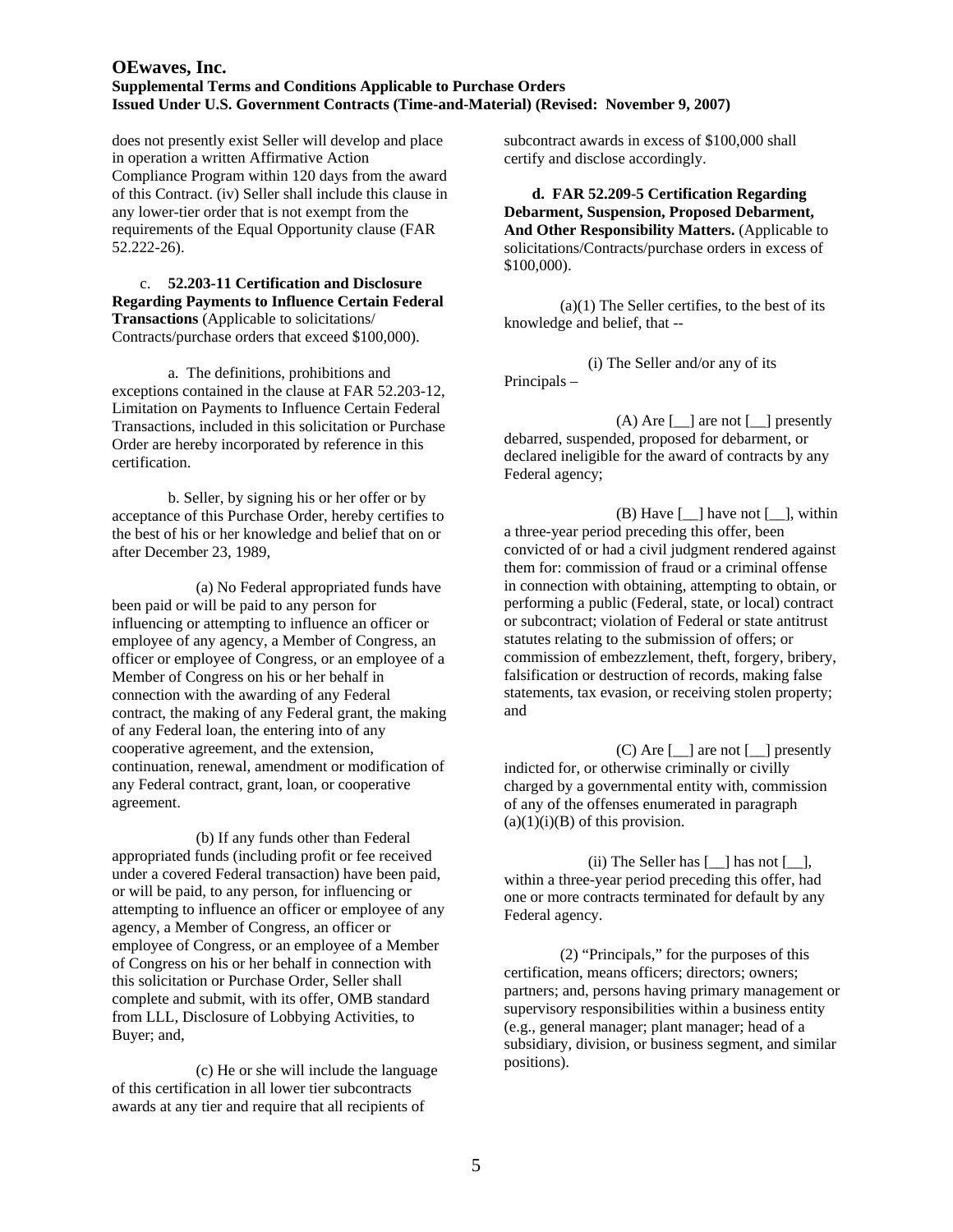This Certification Concerns a Matter Within the Jurisdiction of an Agency of the United States and the Making of a False, Fictitious, or Fraudulent Certification May Render the Maker Subject to Prosecution Under Section 1001, Title 18, United States Code.

(b) The Seller shall provide immediate written notice to the Buyer if, at any time prior to contract award, the Seller learns that its certification was erroneous when submitted or has become erroneous by reason of changed circumstances.

 (c) A certification that any of the items in paragraph (a) of this provision exists will not necessarily result in withholding of an award under this solicitation. However, the certification will be considered in connection with a determination of the Seller's responsibility. Failure of the Seller to furnish a certification or provide such additional information as requested by Buyer may render the Seller nonresponsible.

(d) Nothing contained in the foregoing shall be construed to require establishment of a system of records in order to render, in good faith, the certification required by paragraph (a) of this provision. The knowledge and information of Seller is not required to exceed that which is normally possessed by a prudent person in the ordinary course of business dealings.

(e) The certification in paragraph (a) of this provision is a material representation of fact upon which reliance was placed when making award. If it is later determined that the Seller knowingly rendered an erroneous certification, in addition to other remedies available to Buyer, Buyer may terminate the contract resulting from this solicitation for default.

 e. **FAR 52.223-13 Certification of Toxic Chemical Release Reporting.** (Applicable to competitive contracts expected to exceed \$100,000)

(a) Executive Order 13148, of April 21, 2000, Greening the Government through Leadership in Environmental Management, requires submission of this certification as a prerequisite for contract award.

(b) By signing this offer, the offeror certifies that --

(1) As the owner or operator of facilities that will be used in the performance of this contract that are subject to the filing and reporting requirements described in section 313 of the Emergency Planning and Community Right-to-Know Act of 1986 (EPCRA) (42 U.S.C. 11023) and section 6607 of the Pollution Prevention Act of 1990 (PPA) (42 U.S.C. 13106), the offeror will file and continue to file for such facilities for the life of the contract the Toxic Chemical Release Inventory Form (Form R) as described in sections 313(a) and (g) of EPCRA and section 6607 of PPA; or

(2) None of its owned or operated facilities to be used in the performance of this contract is subject to the Form R filing and reporting requirements because each such facility is exempt for at least one of the following reasons:

(i) The facility does not manufacture, process, or otherwise use any toxic chemicals listed in 40 CFR 372.65;

(ii) The facility does not have 10 or more full-time employees as specified in section 313(b)(1)(A) of EPCRA, 42 U.S.C. 11023(b)(1)(A);

(iii) The facility does not meet the reporting thresholds of toxic chemicals established under section 313(f) of EPCRA, 42 U.S.C. 11023(f) (including the alternate thresholds at 40 CFR 372.27, provided an appropriate certification form has been filed with EPA);

(iv) The facility does not fall within the following Standard Industrial Classification (SIC) codes 20 through 39 as set forth in FAR section 19.102 or their corresponding North American Industry Classification System sectors.

(v) The facility is not located within any State of the United States or its outlying areas.

### **32. Government Clauses**.

a. For orders placed in support of and charged to a U.S. Government Prime Contract or subcontract thereunder, the above provisions and this provision 32 shall apply in addition to "OEwaves Inc. Terms and Conditions of Purchase." In the event of any inconsistency or conflict between or among the provisions of this Purchase Order, such inconsistency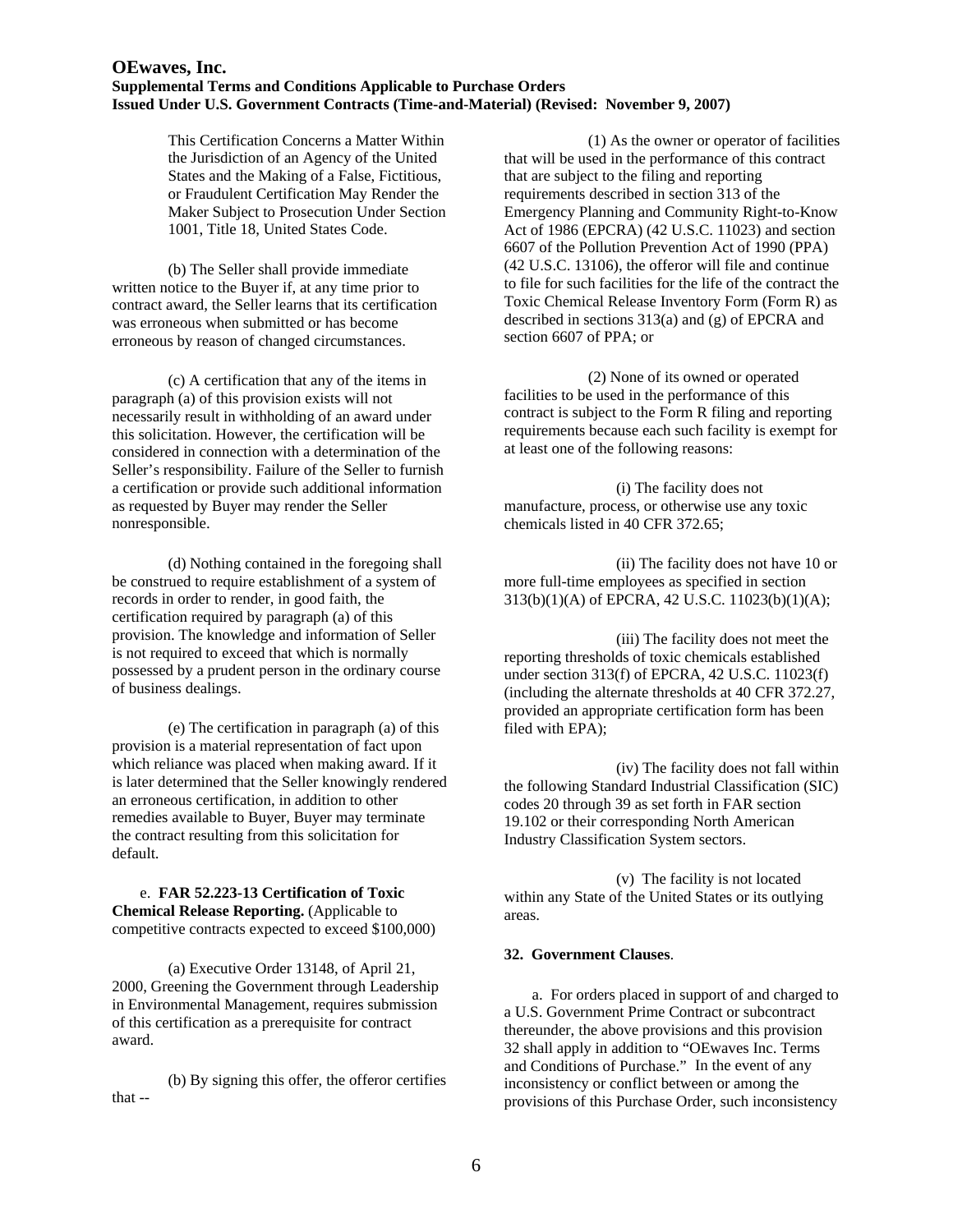or conflict shall, subject to Article 9 (d), be resolved in accordance with Article 12.

b. Except as otherwise indicated on the face of this order, the FAR and Department of Defense Federal Acquisition Regulation Supplement (DFARS) clauses specified in this Article, where applicable by their terms, are incorporated herein by reference. The effective version of the FAR or DFARS clause shall be the same version as specified in Buyer's Prime Contract or higher-tier subcontract under which this Purchase order is a subcontract. If no version is specified in Buyer's Prime Contract or

the higher-tier subcontract, the version specified below shall apply. If any of the clauses are not applicable by their terms, they shall be self-deleting.

c. As used in the FAR and DFARS clauses specified in this Article, "Government" and "Contracting Officer" mean Buyer. "Contractor" means "Seller, "Contract" means this Order unless the context of the clause requires otherwise, and "subcontract" means "Seller's purchase order or subcontract issued pursuant to this Order."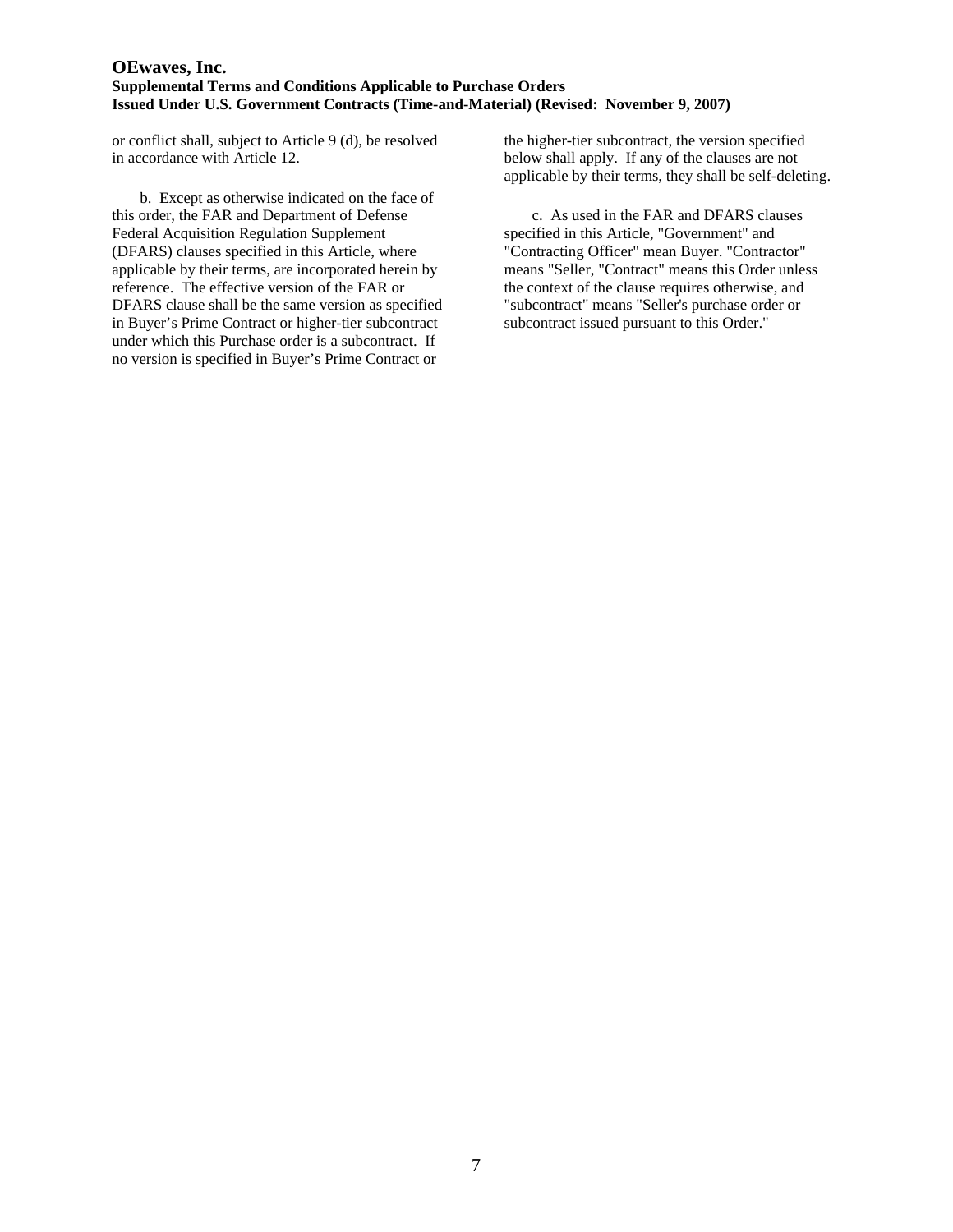| <b>FAR CLAUSE</b> | <b>DATE</b>      | <b>TITLE</b>                                                                                                                                                                                                                          |
|-------------------|------------------|---------------------------------------------------------------------------------------------------------------------------------------------------------------------------------------------------------------------------------------|
| 52.203-5          | APR 1984         | <b>Covenant Against Contingent Fees</b>                                                                                                                                                                                               |
| 52.203-6          | <b>SEP 2006</b>  | Restrictions on Subcontractor Sales to the Government<br>(applicable to orders over \$100,000)                                                                                                                                        |
| <b>ALTI</b>       | <b>OCT 1995</b>  | (ALT I is applicable to orders for commercial items)                                                                                                                                                                                  |
| 52.203-7          | <b>JUL 1995</b>  | Anti-Kickback Procedures (except for Paragraph (c)(1))                                                                                                                                                                                |
| 52.203-12         | <b>SEPT 2007</b> | Limitation on Payments to Influence Certain Federal Transactions (Applies to<br>orders expected to exceed \$100,000)                                                                                                                  |
| 52.204-2          | <b>AUG 1996</b>  | Security Requirements (Applies when Seller may require access to classified<br>information)                                                                                                                                           |
| ALT <sub>1</sub>  | APR 1984         | (ALT 1 is applicable to cost contracts for research and development with<br>educational institutions)                                                                                                                                 |
| 52.204-4          | <b>AUG 2000</b>  | Printed or Copied Double-Sided on Recycled Paper (Applies to orders exceeding<br>\$100,000)                                                                                                                                           |
| 52.211-5          | <b>AUG 2000</b>  | Material Requirements (Applies to orders for supplies that are not commercial<br>items)                                                                                                                                               |
| 52.215-2          | <b>JUN 1999</b>  | Audit and Records - Negotiation (Applies to orders of \$100,000 or more)                                                                                                                                                              |
| 52.215-10         | <b>OCT 1997</b>  | Price Reduction for Defective Cost or Pricing Data (Applies to new orders for<br>which cost or pricing data is required)                                                                                                              |
| 52.215-11         | <b>OCT 1997</b>  | Price Reduction for Defective Cost or Pricing Data - Modifications (Applies to<br>modifications of an order involving a pricing adjustment)                                                                                           |
| 52.215-12         | <b>OCT 1997</b>  | Subcontractor Cost or Pricing Data                                                                                                                                                                                                    |
| 52.215-13         | <b>OCT 1997</b>  | Subcontractor Cost or Pricing Data - Modifications                                                                                                                                                                                    |
| 52.215-14         | <b>OCT 1997</b>  | Integrity of Unit Prices (Applicable to all orders other than: those at or below<br>\$100,000; services where supplies are not required; commercial items, construction<br>or architect-engineering services; and petroleum products) |
| 52.215-15         | <b>OCT 2004</b>  | Pension Adjustments and Asset Reversions (Applies to orders where certified cost<br>or pricing data will be required or for which any preaward or post award cost<br>determinations will be subject to FAR Part 31)                   |
| 52.215-16         | <b>JUN 2003</b>  | Facilities Capital Cost of Money (Applicable to Purchase Orders subject to cost<br>principles for contracts with commercial organizations)                                                                                            |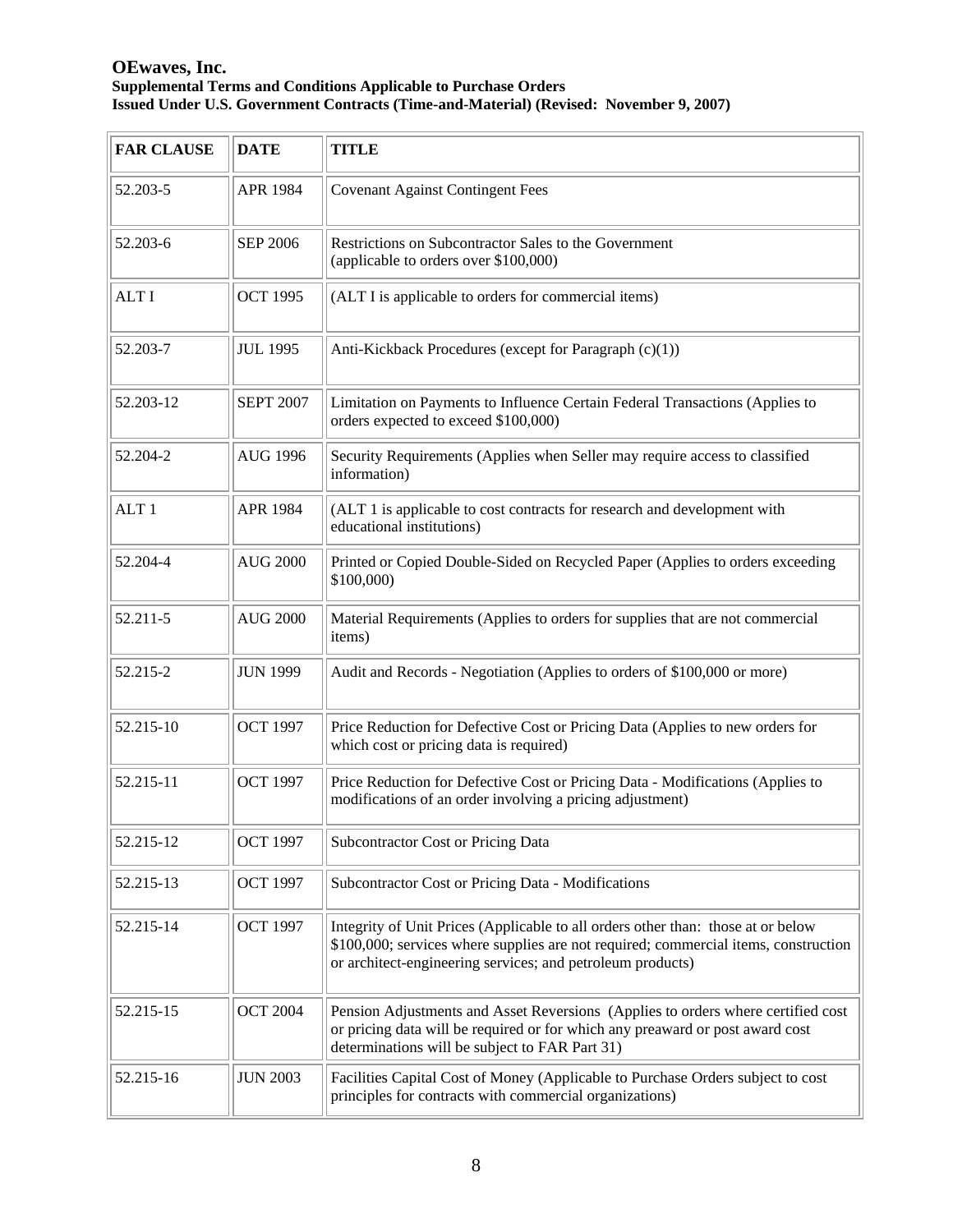| 52.215-17 | <b>OCT 1997</b> | Waiver of Facilities Capital Cost of Money (Applicable if Seller does not propose<br>facilities capital cost of money in its offer)                                                                                                                                  |
|-----------|-----------------|----------------------------------------------------------------------------------------------------------------------------------------------------------------------------------------------------------------------------------------------------------------------|
| 52.215-18 | <b>JUL 2005</b> | Reversion or Adjustment of Plans for Postretirement Benefits (PRB) Other than<br>Pensions (Applies to orders where certified cost or pricing data will be required or<br>for which any preaward or post award cost determinations will be subject to FAR<br>Part 31) |
| 52.215-19 | <b>OCT 1997</b> | Notification of Ownership Changes (Applies to orders where cost or pricing data<br>will be required or for which any preaward or post award cost determination will be<br>subject to FAR Part 31)                                                                    |
| 52.215-20 | <b>OCT 1997</b> | Requirements for Cost or Pricing Data or Information Other than Cost or Pricing<br>Data (Applies when it is reasonably certain cost or pricing data or information other<br>than cost or pricing data will be required)                                              |
| 52.215-21 | <b>OCT 1997</b> | Requirements for Cost or Pricing Data or Information Other Than Cost or Pricing<br>Data-Modifications (Applies when it is reasonably certain cost or pricing data or<br>information other than cost or pricing data will be required for modifications).             |
| 52.216-29 | <b>FEB 2007</b> | Time-and-Materials/Labor-Hour Proposal Requirements-Non-Commercial Item<br>Acquisition With Adequate Price Competition (Applicable when included in<br><b>Buyer's Prime Contract)</b>                                                                                |
| 52.216-30 | <b>FEB 2007</b> | Time-and-Materials/Labor-Hour Proposal Requirements-Non-Commercial Item<br>Acquisition Without Adequate Price Competition (Applicable when included in<br><b>Buyer's Prime Contract)</b>                                                                             |
| 52.216-31 | <b>FEB 2007</b> | Time-and-Materials/Labor-Hour Proposal Requirements-Commercial Item<br>Acquisition (Applicable when included in Buyer's Prime Contract)                                                                                                                              |
| 52.219-8  | <b>MAY 2004</b> | Utilization of Small Business Concerns (Applicable to orders expected to exceed<br>\$100,000)                                                                                                                                                                        |
| 52.219-9  | <b>JUL 2005</b> | Small Business Subcontracting Plan (Applicable to orders that offer subcontracting<br>possibilities, are expected to exceed \$500,000, and are required to include FAR<br>52.219-8, unless Seller is a small business)                                               |
| 52.222-1  | <b>FEB 1997</b> | Notice to the Government of Labor Disputes (Seller shall notify Buyer of all<br>relevant information concerning labor disputes that may delay or threaten to delay<br>timely performance of order)                                                                   |
| 52.222-4  | <b>JUL 2005</b> | Contract Work Hours and Safety Standards Act - Overtime Compensation<br>(Applicable as prescribed in FAR 22.305)                                                                                                                                                     |
| 52.222-20 | <b>DEC 1996</b> | Walsh-Healey Public Contracts Act (Applicable to orders for the manufacture or<br>furnishing of materials, supplies, articles or equipment of \$10,000 or more unless<br>exempted by statute.)                                                                       |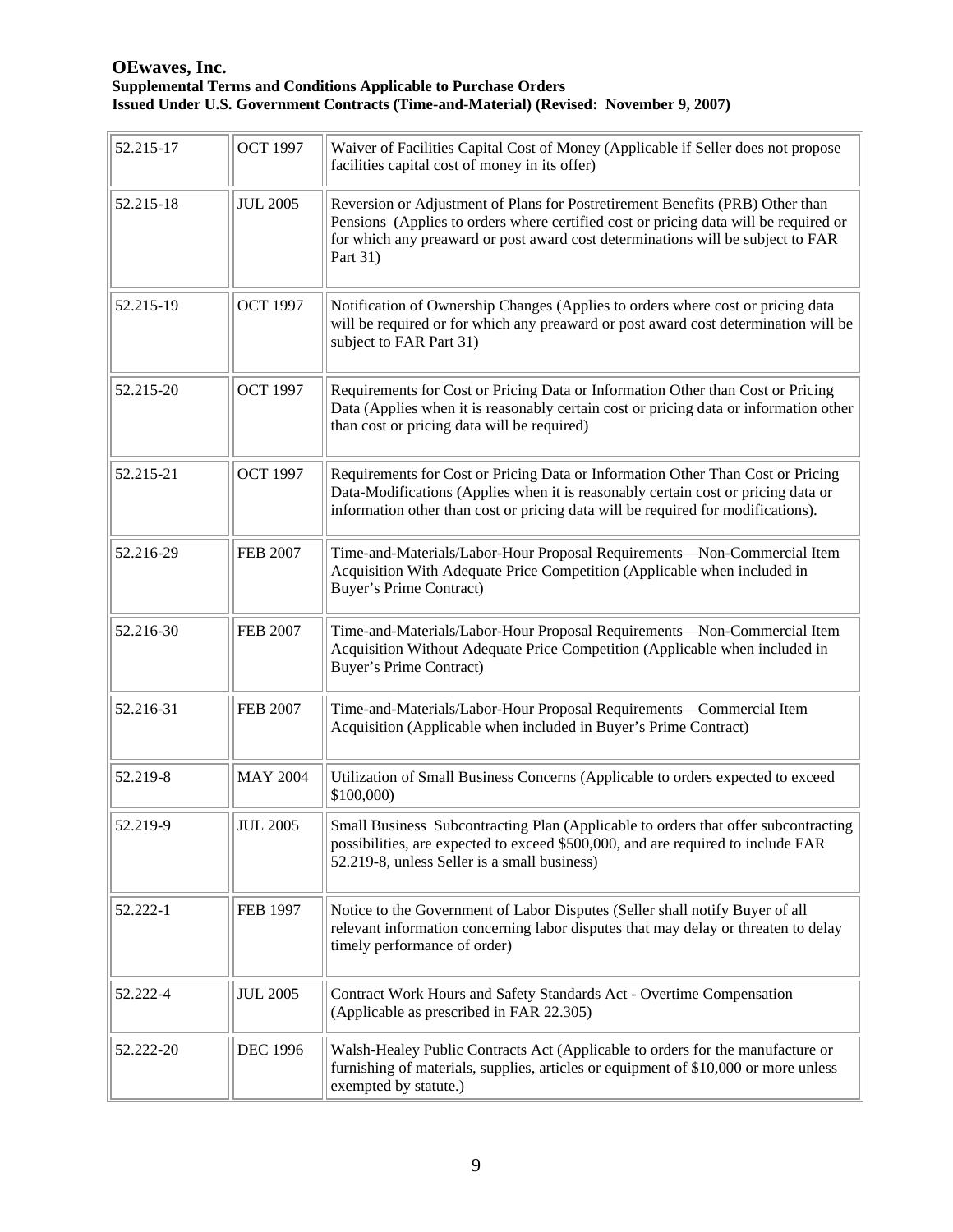| 52.222-26 | <b>MAR 2007</b>  | Equal Opportunity (Applicable to orders of \$10,000 or more unless exempted.)                                                                                                                             |
|-----------|------------------|-----------------------------------------------------------------------------------------------------------------------------------------------------------------------------------------------------------|
| 52.222-35 | <b>DEC 2001</b>  | Equal Opportunity for Special Disabled, Vietnam Era and Other Eligible Veterans<br>(Applicable to orders expected to exceed \$100,000 unless exempted by Secretary of<br>Labor)                           |
| 52.222-36 | <b>SEP 2006</b>  | Affirmative Action for Workers with Disabilities (Applicable to orders expected to<br>exceed \$10,000)                                                                                                    |
| 52.222-37 | <b>SEP 2006</b>  | Employment Reports on Special Disabled Veterans, Veterans of the Vietnam Era,<br>and Other Eligible Veterans (Applicable to orders expected to exceed \$100,000<br>unless exempted by Secretary of Labor) |
| 52.222-39 | <b>DEC 2004</b>  | Notification of Employee Rights Concerning Payment of Union Dues (Applicable<br>to orders expected to exceed \$100,000 unless exempted by Secretary of Labor)                                             |
| 52.222-41 | <b>July 2005</b> | Service Contract Act of 1965, as amended                                                                                                                                                                  |
| 52.223-3  | <b>JAN 1997</b>  | Hazardous Material Identification and Material Safety Data                                                                                                                                                |
| 52.223-7  | <b>JAN 1997</b>  | Notice of Radioactive Materials                                                                                                                                                                           |
| 52.223-11 | <b>MAR 2001</b>  | <b>Ozone Depleting Substances</b>                                                                                                                                                                         |
| 52.223-13 | <b>AUG 2003</b>  | Certification of Toxic Chemical Release Reporting (Applicable to competitive<br>contracts, except commercial items, expected to exceed \$100,000 (including<br>options))                                  |
| 52.223-14 | <b>AUG 2003</b>  | Toxic Chemical Release Reporting (Applicable to first tier competitive contracts,<br>expected to exceed \$100,000 (including options.) (Delete paragraph (e)).                                            |
| 52.225-1  | <b>JUN 2003</b>  | Buy American Act – Supplies (Applicable to orders over \$2,500 but not exceeding<br>\$25,000 and orders over \$25,000, unless FAR 52.225-3 or FAR 52.225-5 apply)                                         |
| 52.225-8  | <b>FEB 2000</b>  | Duty-Free Entry (Applicable when supplies in excess of \$10,000 may be imported<br>to $U.S.$ )                                                                                                            |
| 52.225-13 | <b>FEB 2006</b>  | <b>Restrictions on Certain Foreign Purchases</b>                                                                                                                                                          |
| 52.227-1  | <b>JUL 1995</b>  | Authorization and Consent (Applicable to orders of \$25,000 or more if FAR<br>52.227-1 is in the prime contract)                                                                                          |
| 52.227-2  | <b>AUG 1996</b>  | Notice and Assistance Regarding Patent and Copyright Infringement (Applicable to<br>orders of \$100,000 or more)                                                                                          |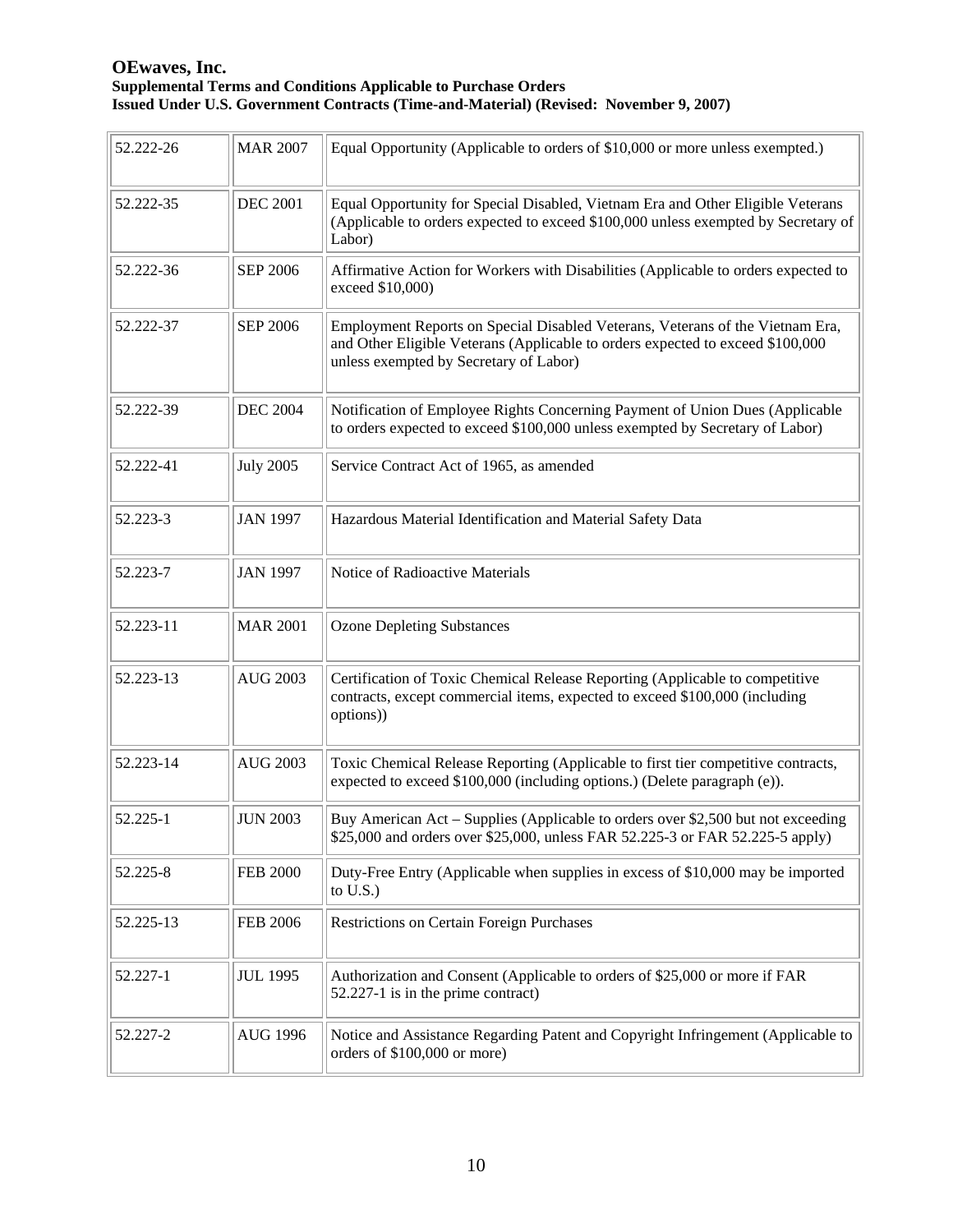| 52.227-10 | APR 1984        | Filing of Patent Applications - Classified Subject Matter (Applicable if the work or<br>any patent application may contain classified subject matter.)                                                                                                     |
|-----------|-----------------|------------------------------------------------------------------------------------------------------------------------------------------------------------------------------------------------------------------------------------------------------------|
| 52.227-11 | <b>JUN 1997</b> | Patent Rights - Retention by the Contractor (Short Form) (Applicable if Seller is a<br>small business or non-profit organization performing experimental or R&D work<br>and made applicable under FAR $27.303(a)(1)$ or Buyer's Prime Contract)            |
| 52.227-12 | <b>JAN 1997</b> | Patent Rights – Retention by the Contractor (Long Form) (Applicable if Seller is<br>other than a small business or non-profit organization performing experimental or<br>R&D work and made applicable under FAR 27.303(b)(1) or Buyer's Prime<br>Contract) |
| 52.227-13 | <b>JAN 1997</b> | Patent Rights - Retention by the Government (Applicable if Purchase Orders are for<br>experimental or R&D work and made applicable under FAR $27.303(c)(1)$ or<br><b>Buyer's Prime Contract)</b>                                                           |
| 52.232-7  | <b>FEB 2007</b> | Payments Under Time-And-Materials and Labor Hour Contracts                                                                                                                                                                                                 |
| 52.236-13 | <b>NOV 1991</b> | Accident Prevention (Required in orders where services will be performed in<br>Government facilities and in orders for construction, dismantling, demolition, or<br>removal of improvements expected to exceed \$100,000)                                  |
| 52.237-2  | APR 1984        | Protection of Government Buildings, Equipment and Vegetation (Applicable to<br>services to be performed on Government installations)                                                                                                                       |
| 52.242-15 | <b>AUG 1989</b> | Stop-Work Order                                                                                                                                                                                                                                            |
| 52.243-6  | APR 1984        | <b>Change Order Accounting</b>                                                                                                                                                                                                                             |
| 52.244-2  | <b>JUN 2007</b> | Subcontracts (Applicable to cost-reimbursement, and to time and materials, labor-<br>hour, and letter contracts in excess of \$100,000) (Notification shall be furnished to<br>Buyer)                                                                      |
| 52.244-5  | <b>DEC 1996</b> | Competition in Subcontracting (Applicable to all orders expected to exceed<br>\$100,000, unless exempt under FAR 44.204)                                                                                                                                   |
| 52.244-6  | <b>FEB 2006</b> | Subcontracts for Commercial Items (Applicable to orders for Commercial Items)                                                                                                                                                                              |
| 52.245-1  | <b>JUL 2007</b> | <b>Government Property</b>                                                                                                                                                                                                                                 |
| 52.246-6  | <b>MAY 2001</b> | Inspection - Time-And-Material and Labor Hour                                                                                                                                                                                                              |
| 52.249-14 | APR 1984        | <b>Excusable Delays</b>                                                                                                                                                                                                                                    |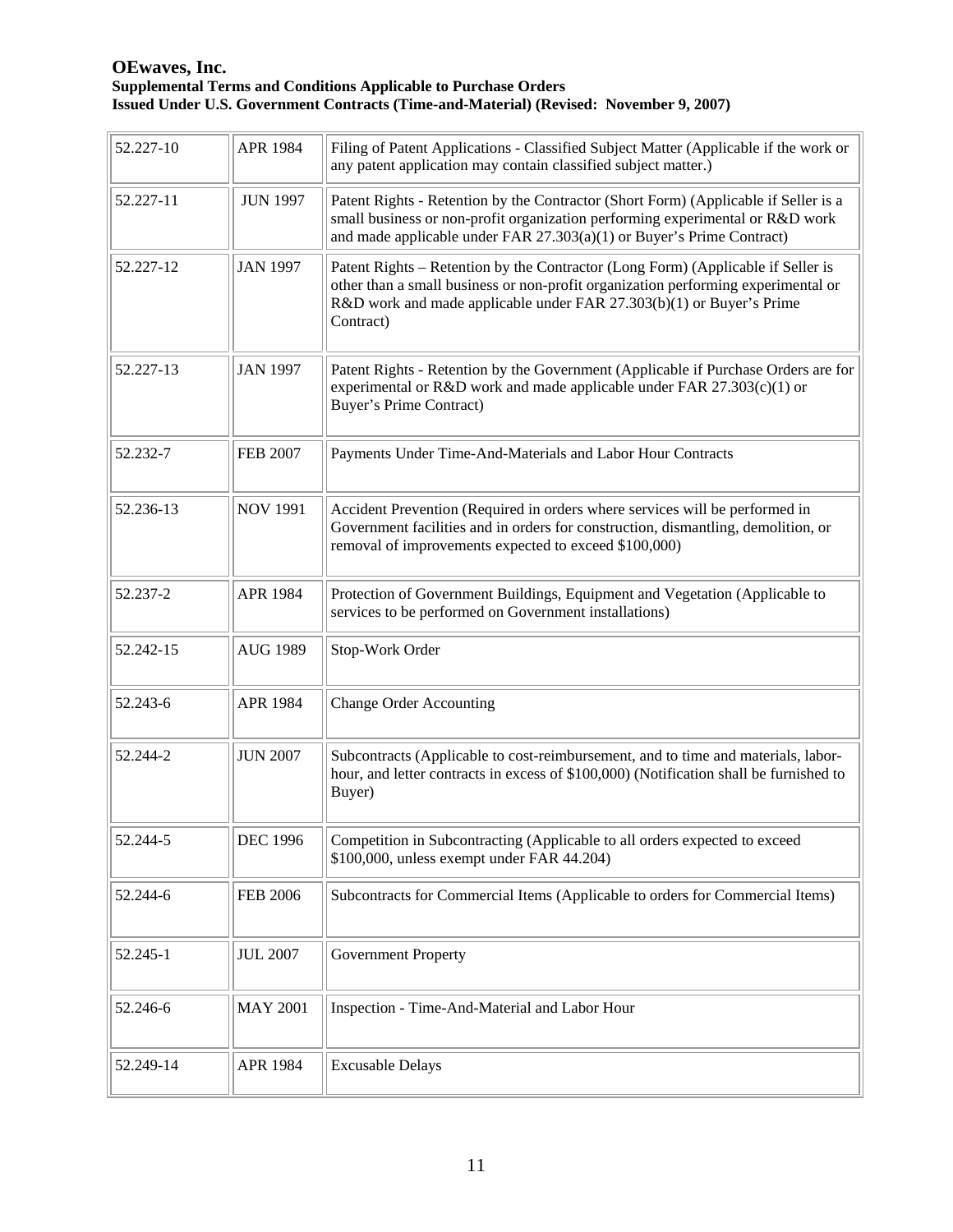| 52.247-63                     | <b>JAN 1997</b> | Preference for U.S. Flag Air Carriers (Applicable to orders of \$25,000 or more if<br>contract involves international air transportation)                                                                                                                                                                                                  |
|-------------------------------|-----------------|--------------------------------------------------------------------------------------------------------------------------------------------------------------------------------------------------------------------------------------------------------------------------------------------------------------------------------------------|
| 52.247-64                     | <b>FEB 2006</b> | Preference for Privately Owned U.S. Flag Commercial Vehicles (Required in all<br>orders unless exempted under subsection (e) of the clause)                                                                                                                                                                                                |
| <b>DFARS</b><br><b>CLAUSE</b> | <b>DATE</b>     | <b>TITLE</b>                                                                                                                                                                                                                                                                                                                               |
| 252.203-7001                  | <b>DEC 2004</b> | Prohibition on Persons Convicted of Fraud or Other Defense- Contract-Related<br>Felonies. (Applicable to orders of \$100,000 or more, except for commercial items)                                                                                                                                                                         |
| 252.211-7000                  | <b>DEC 1991</b> | Acquisition Streamlining (Mandatory in subcontracts in excess of \$1 million)                                                                                                                                                                                                                                                              |
| 252.215-7000                  | <b>DEC 1991</b> | Pricing Adjustments (Applies to subcontracts that contain Subcontractor Cost or<br>Pricing Data clause)                                                                                                                                                                                                                                    |
| 252.216-7002,<br>Alt A        | <b>FEB 2007</b> | Time-and-Materials/Labor-Hour Proposal Requirements-Non-Commercial Item<br>Acquisition With Adequate Price Competition (Applicable when FAR 52.216-29 is<br>in Buyer's Prime Contract)                                                                                                                                                     |
| 252.223-7001                  | <b>DEC 1991</b> | Hazard Warning Labels (Applicable to orders requiring delivery of hazardous<br>materials; allows Buyer to ensure compliance with this clause)                                                                                                                                                                                              |
| 252.223-7002                  | <b>MAY 1994</b> | Safety precautions for ammunition and explosives (Applicable to subcontracts that<br>involve ammunition or explosives)                                                                                                                                                                                                                     |
| 252.223-7003                  | <b>DEC 1991</b> | Change in Place of Performance - Ammunition and Explosives (Allows Buyer to<br>comply with disclosure requirements of this clause)                                                                                                                                                                                                         |
| 252.223-7006                  | APR 1993        | Prohibition on Storage and Disposal of Toxic and Hazardous Materials (Applies to<br>subcontracts which require, may require or permit subcontractor performance on a<br>DoD installation. In order to ensure Buyer has information it needs to comply with<br>prime contract disclosure requirements, clause is included in subcontracts). |
| 252.225-7001                  | <b>JUN 2005</b> | Buy American Act and Balance of Payments Program (Applies to all subcontracts,<br>including those for commercial items)                                                                                                                                                                                                                    |
| 252.225-7002                  | <b>APR 2003</b> | Qualifying Country Sources as Subcontractors                                                                                                                                                                                                                                                                                               |
| 252.225-7006                  | <b>JUN 2005</b> | Quarterly Reporting of Actual Contract Performance Outside the United States<br>(Applies to first-tier subcontracts exceeding \$500,000 except those for commercial<br>items).                                                                                                                                                             |
| 252.225-7007                  | <b>SEP 2006</b> | Prohibition on Acquisition of United States Munitions List Items from Communist<br><b>Chinese Military Companies</b>                                                                                                                                                                                                                       |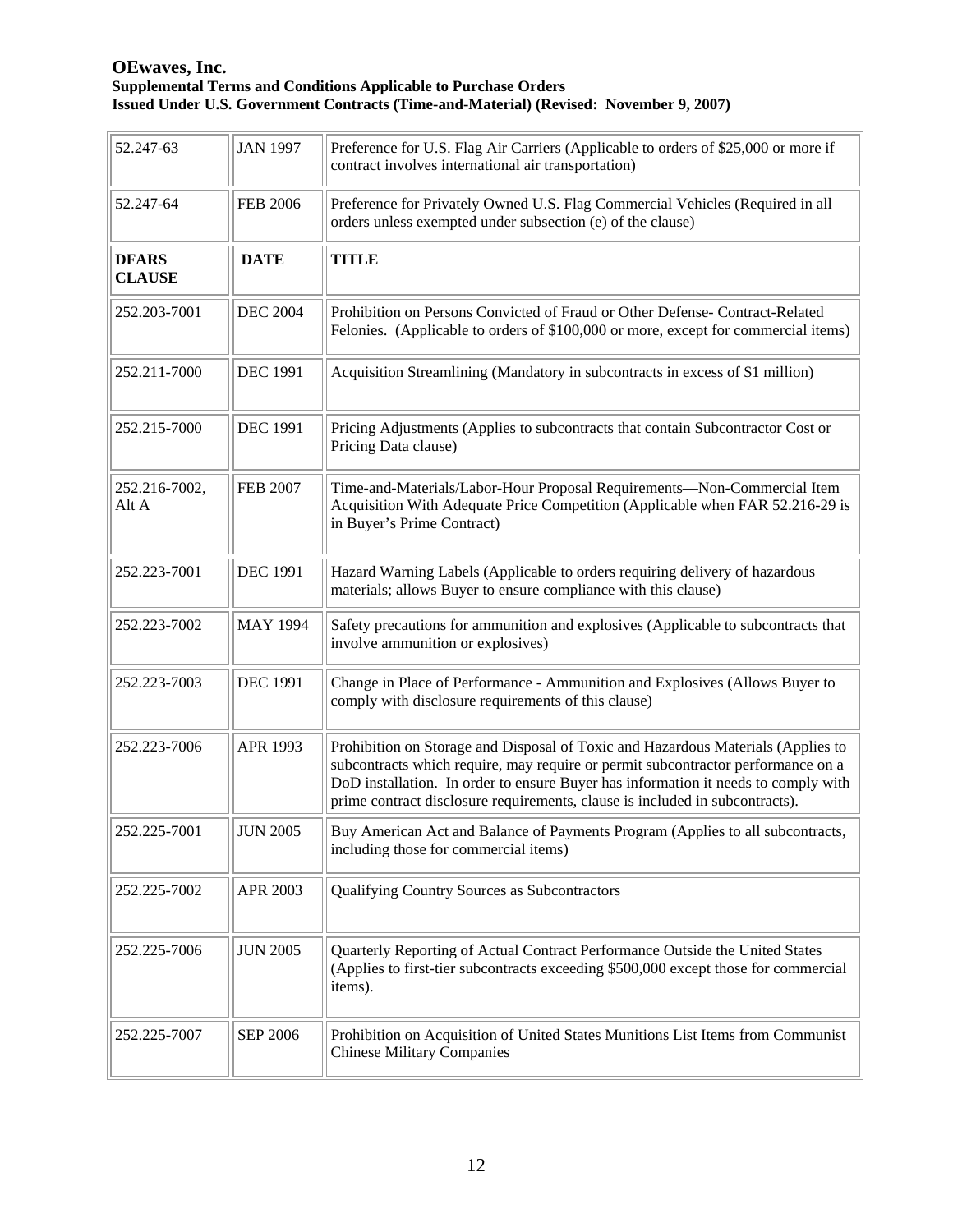| 252.225-7012                         | <b>JUNE 2004</b> | Preference for Certain Domestic Commodities (Applies to orders that exceed<br>\$100,000. Clause included in subcontracts to ensure Buyer does not deliver items<br>prohibited by prime contract.)                                                         |
|--------------------------------------|------------------|-----------------------------------------------------------------------------------------------------------------------------------------------------------------------------------------------------------------------------------------------------------|
| 252.225-7013                         | <b>JUN 2005</b>  | Duty-Free Entry                                                                                                                                                                                                                                           |
| 252.225-7014                         | <b>JUN 2005</b>  | Preference for Domestic Specialty Metals (Applies to orders over \$100,000 that<br>require delivery of articles containing specialty metals)                                                                                                              |
| <b>ALTI</b>                          | <b>JUN 2005</b>  | (Applies to subcontracts for commercial items)                                                                                                                                                                                                            |
| 252.225-7030                         | <b>DEC 2006</b>  | Restriction on Acquisition of Carbon, Alloy, and Armor Steel Plate (Applicable to<br>orders when carbon, alloy or armor steel plate will be delivered for use in<br>Government-owned or DoD-controlled facility; allows Buyer to comply)                  |
| 252.225-7015                         | <b>JUN 2005</b>  | Restriction on acquisition of hand or measuring tools. (Applies to orders over<br>\$100,000 that require delivery of hand or measuring tools)                                                                                                             |
| 252.225-7016                         | <b>JUN 2005</b>  | Restriction on Acquisition of Ball and Roller Bearings (Required in subcontracts<br>unless subcontract is for $(1)$ commercial items or $(2)$ items do not contain ball or<br>roller bearings)                                                            |
| 252.225-7025                         | <b>JUN 2005</b>  | Restriction on acquisition of forgings (Applies to subcontracts for items containing<br>restricted forging items)                                                                                                                                         |
| 252.225-7028                         | APR 2003         | Exclusionary policies and practices of foreign governments. (Applies to supplies<br>and services for international military education training and FMS)                                                                                                   |
| 252.227-7013<br>and<br>(Alternate I) | <b>NOV 1995</b>  | Rights in Technical Data -Noncommercial items (Applies to orders requiring<br>delivery of technical data or computer software. If Alternate I is included in prime<br>contract, include Alt 1 in subcontract)                                             |
| 252.227-7014                         | <b>JUN 1995</b>  | Rights in Noncommercial Computer software and Noncommercial Computer<br>Software Documentation (Applies when noncommercial computer software or<br>computer software documentation is to be obtained from subcontractor for delivery<br>to Government. ). |
| 252.227-7016                         | <b>JUN 1995</b>  | Rights in Bid or Proposal Information (Applies to orders to which 252.227-7013<br>and/or 252.227-7015 apply; not applicable to subcontracts for commercial items).                                                                                        |
| 252.227-7017                         | <b>JUN 1995</b>  | Identification and assertion of use, release, or disclosure restrictions. (Applicable<br>to orders to which FAR 252.227-7013 applies).                                                                                                                    |
| 252.227-7019                         | <b>JUN 1995</b>  | Validation of asserted restrictions-computer software (Applies to subcontracts<br>where computer software will be delivered.)                                                                                                                             |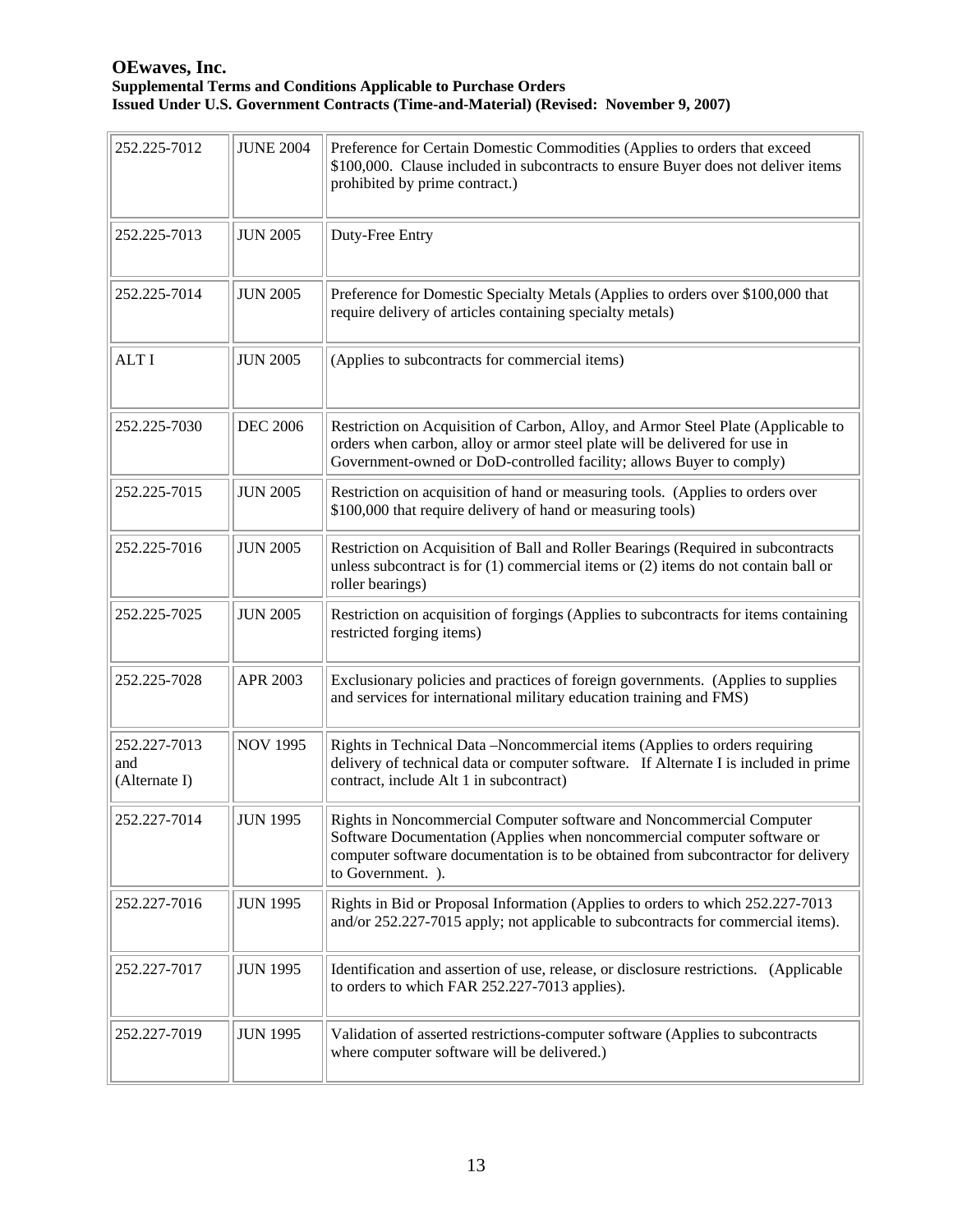| 252.227-7026 | <b>APR 1988</b> | Deferred Delivery of Technical Data or Computer Software (Applies to deferred<br>delivery of data, including data acquired from subcontractor).                                                                                                                                                                                                                                                                                                                                                   |
|--------------|-----------------|---------------------------------------------------------------------------------------------------------------------------------------------------------------------------------------------------------------------------------------------------------------------------------------------------------------------------------------------------------------------------------------------------------------------------------------------------------------------------------------------------|
| 252.227-7027 | <b>APR 1988</b> | Deferred Ordering of Technical Data or Computer Software (Applies to orders<br>where technical data or computer software will be generated in subcontract<br>performance and data or software cannot be specifically identified prior to order<br>placement).                                                                                                                                                                                                                                     |
| 252.227-7028 | <b>JUN 1995</b> | Technical Data or Computer Software Previously Delivered to the Government<br>(Applies to orders for which data and/or computer software will be delivered)                                                                                                                                                                                                                                                                                                                                       |
| 252.227-7030 | <b>MAR 2000</b> | Technical Data - Withholding of Payment (Applies to orders to which DFAR<br>252.227-7013 applies)                                                                                                                                                                                                                                                                                                                                                                                                 |
| 252.227-7037 | <b>SEP 1999</b> | Validation of Restrictive Markings on Technical Data (Applies to orders that<br>require delivery of technical data except those for commercial items.)                                                                                                                                                                                                                                                                                                                                            |
| 252.228-7005 | <b>DEC 1991</b> | Accident Reporting and Investigation Involving Aircraft, Missiles and Space<br>Launch Vehicles (Clause required to be included in subcontracts).                                                                                                                                                                                                                                                                                                                                                  |
| 252.231-7000 | <b>DEC 1991</b> | Supplemental Cost Principles (Applies to subcontracts, except those for commercial<br>items, to ensure same cost principles apply to prime contract and subcontracts).                                                                                                                                                                                                                                                                                                                            |
| 252.235-7003 | <b>DEC 1991</b> | Frequency Authorization (Applies to subcontracts requiring development,<br>production, construction, testing, or operation of device for which radio frequency<br>authorization is required. Alternate included in subcontract if included in prime<br>contract).                                                                                                                                                                                                                                 |
| 252.239-7000 | <b>JUN 2004</b> | Protection Against Compromising Emanations (Applies where subcontractor will<br>perform classified work unless requirements are in a DD254 with subcontractor).                                                                                                                                                                                                                                                                                                                                   |
| 252.239-7016 | <b>DEC 1991</b> | Telecommunications security equipment, devices, techniques, and services (Applies<br>to orders that require securing telecommunications).                                                                                                                                                                                                                                                                                                                                                         |
| 252.243-7001 | <b>DEC 1991</b> | Pricing of Contract Modifications (Included in subcontracts where cost principles<br>apply to ensure subcontracts, except those for commercial items, are subject to<br>same cost principles as prime contract).                                                                                                                                                                                                                                                                                  |
| 252.246-7001 | <b>DEC 1991</b> | Warranty of Data (Applicable to orders requiring delivery of technical data)                                                                                                                                                                                                                                                                                                                                                                                                                      |
| 252.247-7023 | <b>MAY 2002</b> | Transportation of Supplies by Sea (Applicable to domestic orders over \$100,000<br>except those for direct purchase of ocean transportation services).                                                                                                                                                                                                                                                                                                                                            |
| 252.247-7024 | <b>MAR 2000</b> | Notification of Transportation of Supplies by Sea (Applies to subcontracts for<br>noncommercial items and for commercial items where items are sold to US<br>Government without contractor adding value, are shipped in direct support of U.S.<br>military contingency operations, exercises, or forces deployed in humanitarian or<br>peacekeeping operations; or are commissary or exchange cargoes transported<br>outside of Defense Transportation System in accordance with 10 U.S.C. 2643). |